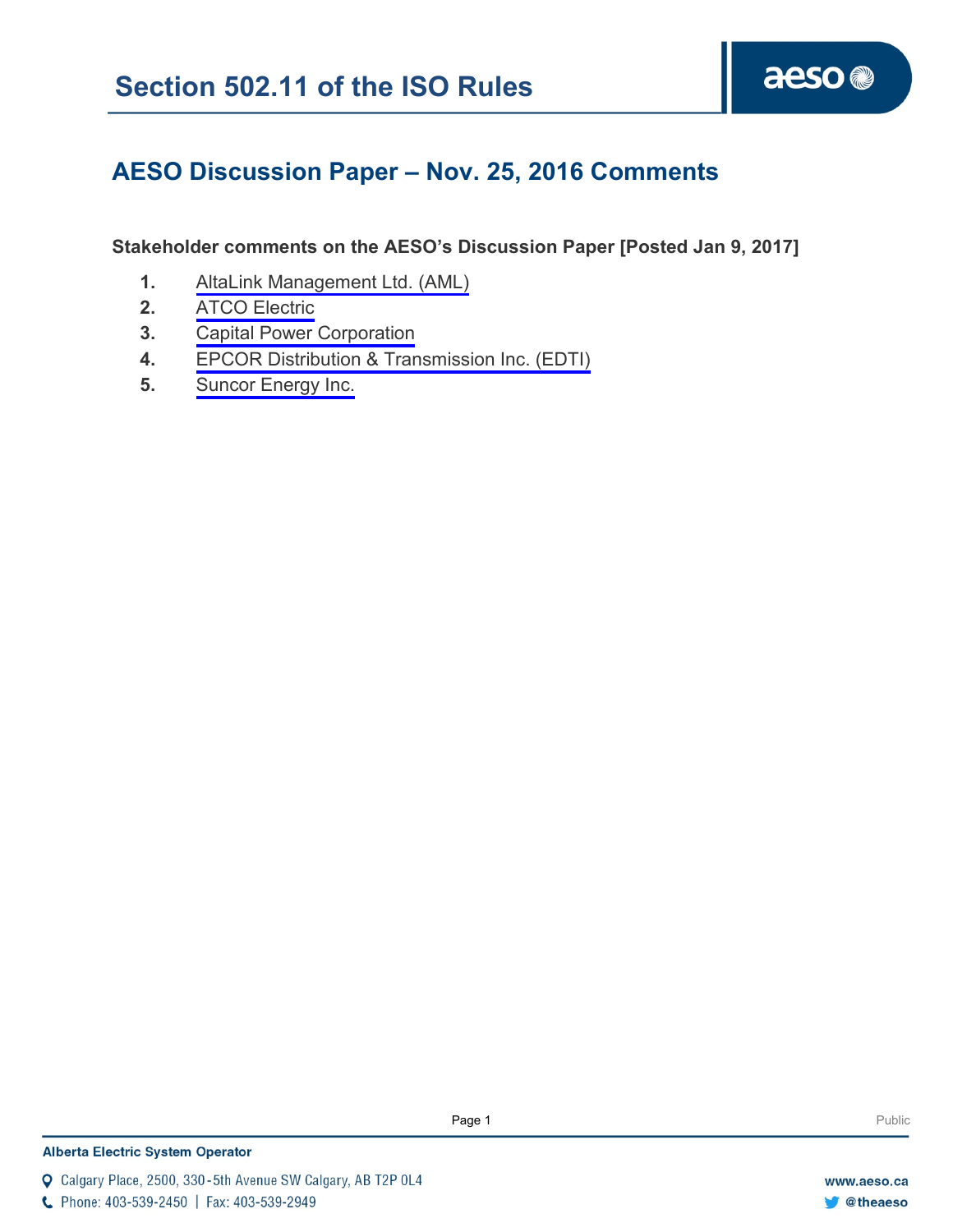$\mathcal{A}^{\text{RF}}$ 



### <span id="page-1-0"></span>Date of Request for Comment: November 25, 2016 Period of Comment: November 25, 2016 through January 6, 2017 Comments From: AltaLink Date [yyyy/mm/dd]: 2017/01/11 **Contact:** Cory Akins **Phone:** 403-267-3435 Email: Cory.akins@altalink.ca

| <b>Questions</b>                                                                                                                                                                                                    | <b>Stakeholder Comments and/or Alternate Proposal</b>                                                                                                                                                                                                                                                                                                                                                                                                                                                                                                                            |
|---------------------------------------------------------------------------------------------------------------------------------------------------------------------------------------------------------------------|----------------------------------------------------------------------------------------------------------------------------------------------------------------------------------------------------------------------------------------------------------------------------------------------------------------------------------------------------------------------------------------------------------------------------------------------------------------------------------------------------------------------------------------------------------------------------------|
| The AESO is seeking comments from stakeholders with regard to the following<br>matters:                                                                                                                             | <b>Comment General:</b><br>AltaLink has a few general comments regarding the rule:<br>AltaLink recommends that other categories of substations be added to the proposal as 2 categories of                                                                                                                                                                                                                                                                                                                                                                                       |
| Do you agree or disagree that proposals 1 through 13 presented in the Section<br>502.11 Discussion Paper represent the minimum technical requirements for<br>substations? If you disagree, please provide comments. | substation, as set out in the proposals do not adequately capture the range of requirements between<br>critical and other substations. AltaLink notes that the majority of requirements identified in the<br>proposals only apply to the Type 1 substations. See further our comments on Proposal #1.                                                                                                                                                                                                                                                                            |
| Are any of the proposals in the Section 502.11 Discussion Paper unclear? If yes,<br>2.<br>please indicate the proposal number and describe how the clarity of the proposal<br>could be improved.                    | AltaLink strongly believes it is very important that the AESO, facility owners, customers and other<br>stakeholders are clear on the value and purpose of each requirement in the proposed Rule 502.11.<br>To this end, AltaLink recommends the cost/benefit justification much more fulsomely be developed for<br>each requirement and be included with the consultation materials.                                                                                                                                                                                             |
|                                                                                                                                                                                                                     | The proposals appears to apply to "all greenfield transmission substation projects and to brownfield<br>3.<br>transmission substations with new equipment installed". AltaLink has some concerns with how the<br>proposals would be applicable to new equipment additions as this is currently unclear. AltaLink wants<br>to ensure that rule does not lead to the requirement to do major redesign to existing infrastructure in<br>brownfield substations as this could lead to considerable extra costs. See comments on Proposal #2<br>for further detail of these concerns. |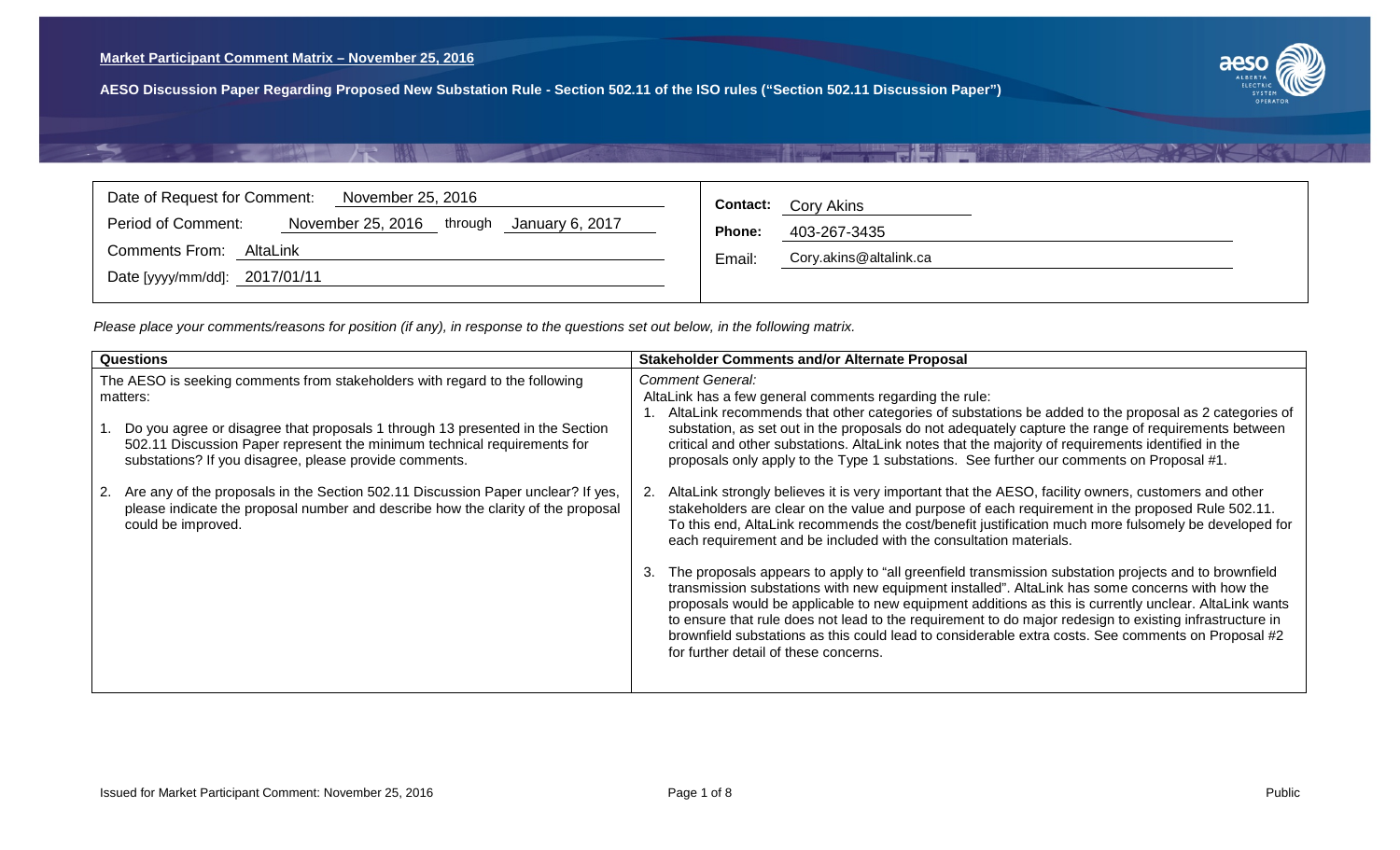| Proposal #1                 | Comment #1:                                                                                                                                                                                                                                                                                                                                                                                                                                                                                                                                                                                                                                                                                                                                                                                                                                                                                                                                                                                                                                                                                                                                                                                                                                                                                                                                                                                                                                                                  |
|-----------------------------|------------------------------------------------------------------------------------------------------------------------------------------------------------------------------------------------------------------------------------------------------------------------------------------------------------------------------------------------------------------------------------------------------------------------------------------------------------------------------------------------------------------------------------------------------------------------------------------------------------------------------------------------------------------------------------------------------------------------------------------------------------------------------------------------------------------------------------------------------------------------------------------------------------------------------------------------------------------------------------------------------------------------------------------------------------------------------------------------------------------------------------------------------------------------------------------------------------------------------------------------------------------------------------------------------------------------------------------------------------------------------------------------------------------------------------------------------------------------------|
|                             | AltaLink disagrees with proposal #1.                                                                                                                                                                                                                                                                                                                                                                                                                                                                                                                                                                                                                                                                                                                                                                                                                                                                                                                                                                                                                                                                                                                                                                                                                                                                                                                                                                                                                                         |
|                             | The power system importance of each substation varies significantly depending on the application. Thus, it<br>makes sense that the minimum requirements should substantially vary. AltaLink feels that 2 categories<br>does not offer enough differentiation to adequately capture the range of requirements between the most<br>and least critical ones. AltaLink strongly recommends that other categories be added and the majority of<br>requirements identified in the Discussion paper only apply to the Type 1 substations.<br>For example, even adding 1 additional category will provide a better fit-for-purpose match between<br>requirements and specific applications.<br>a. Type 1 Substation - Substations with significant impact to the broader Alberta<br>Interconnected Electric System. These substations require the most comprehensive set of<br>"system imposed" requirements.<br>b. Bulk Electric System connected Substations - Substations with minimal impact to the<br>broader Alberta Interconnected Electric System E.g. Substations interconnected via two<br>or more Bulk transmission lines/ System transformers. These substations require a greatly<br>reduced set of "system imposed" requirements.<br>c. Radial Connected Stations - Substations with virtually no impact to the broader Alberta<br>Interconnected Electric System E.g. POD or POS connections. These substations require<br>no (or few) "system imposed" requirements. |
| Proposal #2 - Applicability | Comment #2:                                                                                                                                                                                                                                                                                                                                                                                                                                                                                                                                                                                                                                                                                                                                                                                                                                                                                                                                                                                                                                                                                                                                                                                                                                                                                                                                                                                                                                                                  |
|                             |                                                                                                                                                                                                                                                                                                                                                                                                                                                                                                                                                                                                                                                                                                                                                                                                                                                                                                                                                                                                                                                                                                                                                                                                                                                                                                                                                                                                                                                                              |
|                             | As per comment #1 a recommended wording may include " the legal owner of a transmission facility with at<br>least two (2) existing or planned line/system transformers connections at rated voltage equal to or greater<br>than one hundred (100) kV.                                                                                                                                                                                                                                                                                                                                                                                                                                                                                                                                                                                                                                                                                                                                                                                                                                                                                                                                                                                                                                                                                                                                                                                                                        |
|                             | Additionally, the wording in Proposal #2 is incomplete relative to how the elements of the rule will apply to<br>existing substations. The clarification outlined in the first paragraph on page 8 is helpful but that<br>paragraph leads to further questions for example:                                                                                                                                                                                                                                                                                                                                                                                                                                                                                                                                                                                                                                                                                                                                                                                                                                                                                                                                                                                                                                                                                                                                                                                                  |
|                             | • What is "new equipment"? i.e. Is this only primary power system major equipment? (E.g. Circuit<br>breakers, transformers, etc.) How does this relate to proposed requirements for supporting<br>infrastructure like DC, station service, bus work, grounding, etc.?                                                                                                                                                                                                                                                                                                                                                                                                                                                                                                                                                                                                                                                                                                                                                                                                                                                                                                                                                                                                                                                                                                                                                                                                        |
|                             | Does this Rule only apply to Direct Assign projects?                                                                                                                                                                                                                                                                                                                                                                                                                                                                                                                                                                                                                                                                                                                                                                                                                                                                                                                                                                                                                                                                                                                                                                                                                                                                                                                                                                                                                         |
|                             | If so, how does a few pieces of "new equipment" with increased capability have value in a                                                                                                                                                                                                                                                                                                                                                                                                                                                                                                                                                                                                                                                                                                                                                                                                                                                                                                                                                                                                                                                                                                                                                                                                                                                                                                                                                                                    |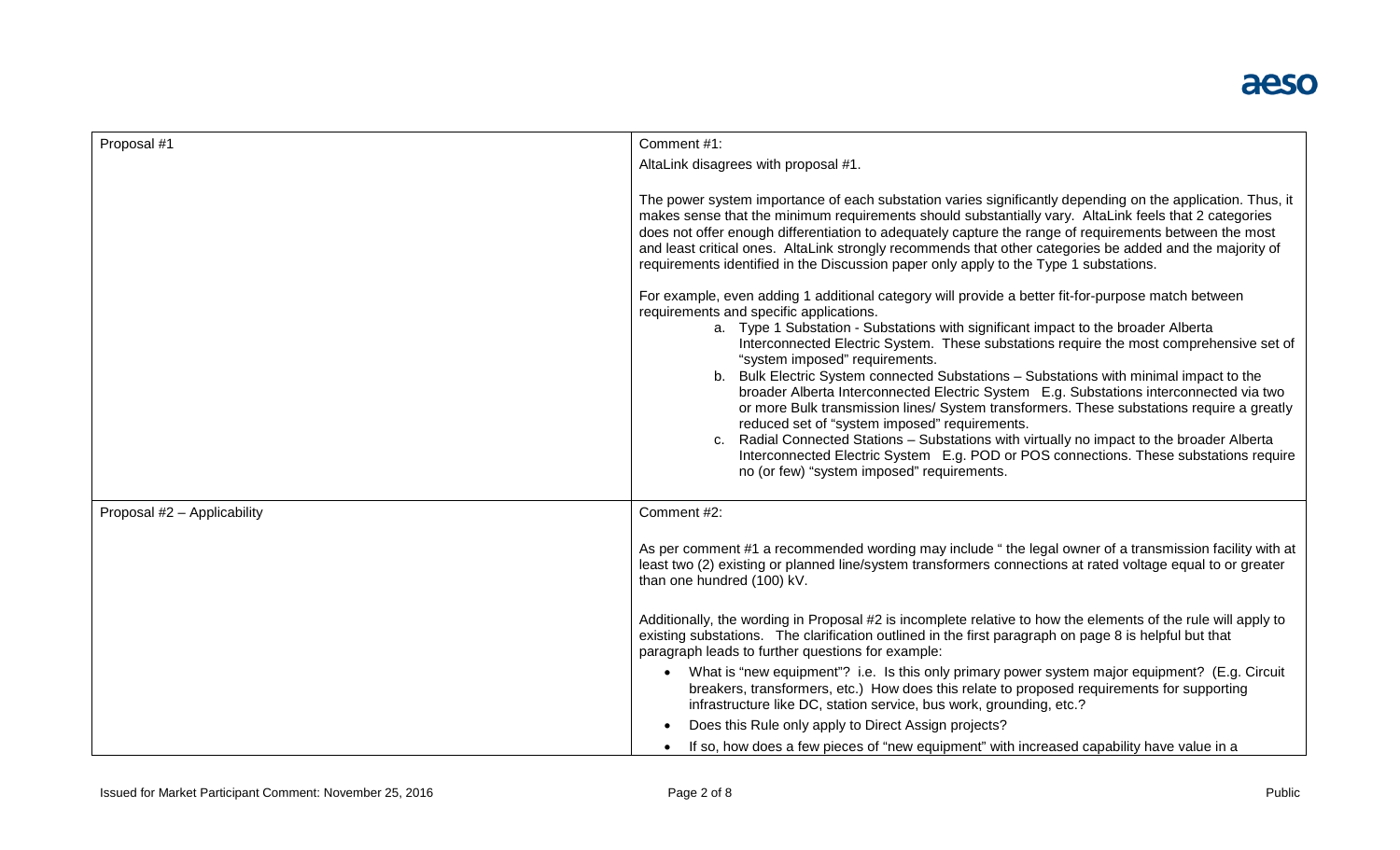|             | substation comprised mainly of older equipment with reduced capability? Also, how does this rule<br>have any impact on the vast majority of existing substations referenced on page 3 requiring retrofit<br>or rebuild as most of this would be done through Maintenance and not Direct Assign projects?                                                                                                                                                                                               |
|-------------|--------------------------------------------------------------------------------------------------------------------------------------------------------------------------------------------------------------------------------------------------------------------------------------------------------------------------------------------------------------------------------------------------------------------------------------------------------------------------------------------------------|
| Proposal #3 | Comment #4-1:<br>The typical equipment concerns are for the low temperature in Alberta and no outdoor equipment is<br>designed below +40C ambient operating temperatures. There is no benefit (cost or operationally) to<br>assessing different high temperature rating based on area.<br>Recommend moving forward with +40 temperature for Alberta                                                                                                                                                    |
|             | Comment #4-2:<br>As there are economic benefits, AltaLink supports using design criteria that is not the absolute "worst<br>case". The AESO, however, needs to define their required functionality when the design value is<br>exceeded. E.g. For the 0.1% of the time when the temperature falls below -40C, how does the AESO<br>expect a -40C rated circuit breaker to function (open or remain closed)?                                                                                            |
|             | Comment #4-3:<br>The wind requirements have already been outlined as per the AESO wind map. AltaLink recommends that<br>the AESO require TFOs to design based upon local condition via environment profiles and / or based on<br>experience in the area. This would also include the contamination requirements previously mentioned in<br>the proposal.                                                                                                                                               |
| Proposal #4 | No comments.                                                                                                                                                                                                                                                                                                                                                                                                                                                                                           |
| Proposal #5 | Comment #5-1:<br>AltaLink disagrees with the Proposal #5 a. There is a potential conflict with specifying codes to be followed<br>as some codes may be in direct conflict with each other for certain topics of grounding. For example, the<br>CEC is prescriptive and provides methods in the application of grounding requirements for high voltage<br>facilities, where the AEUC provides a set of requirements that are evaluated based on engineering results,<br>which can differ significantly. |
|             | In addition, the new version of AEUC, allows utilities to use the IEC method for grounding assessments.<br>Engineering assessment and responsibility lies with the company responsible for constructing and<br>operating the asset not the AESO. The AESO should not specify a methodology for grounding.                                                                                                                                                                                              |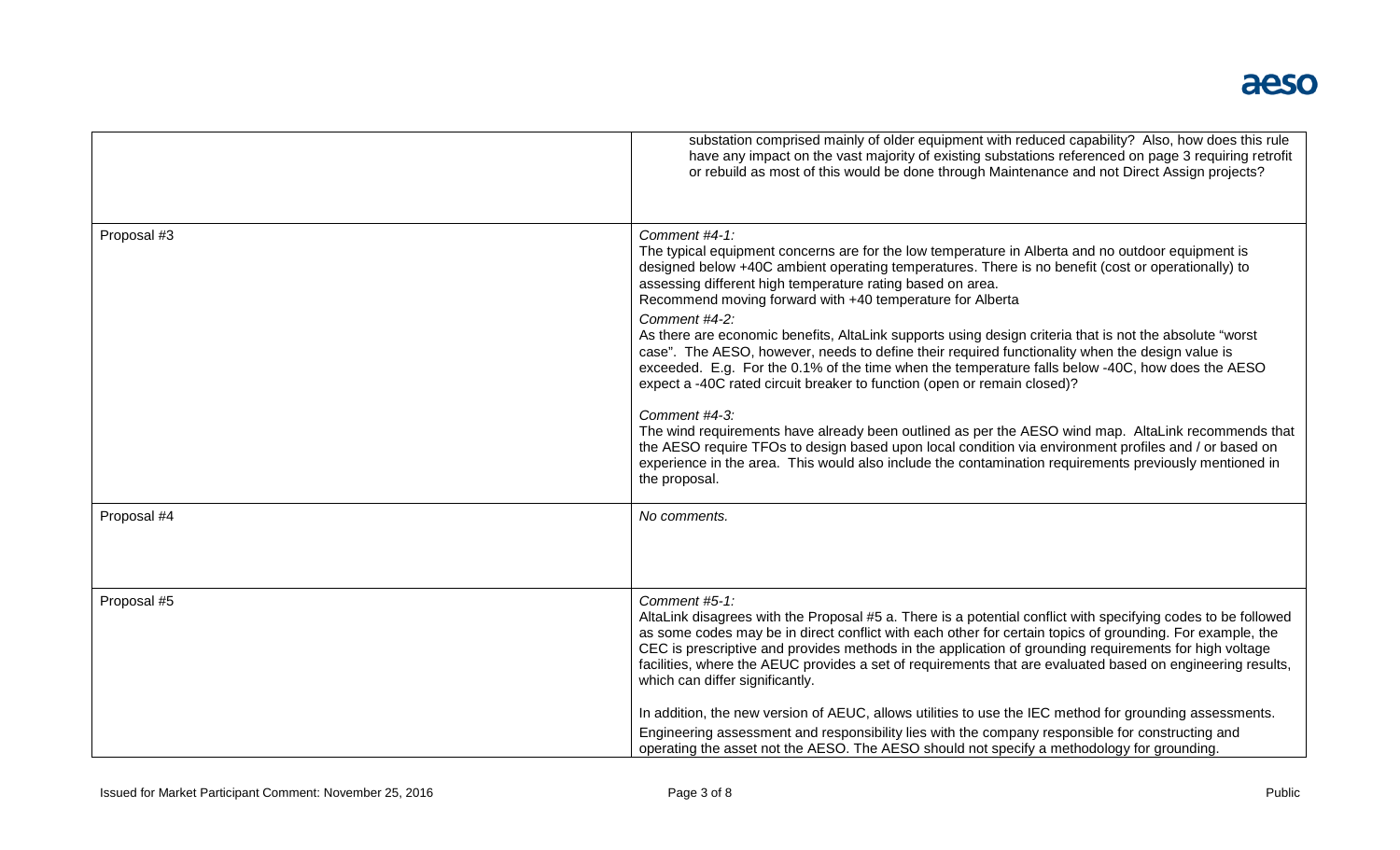|             | Comment #5-2:<br>AltaLink finds inclusion of the Proposal 5b unnecessary. Including the definition in Proposal 4 indirectly<br>accomplishes the outlining of the consideration in grounding design. The consideration in the grounding<br>design should be left to the TFO or builder as described in Comment #5-1.<br>Comment #5-3:<br>Proposal 5 c is unclear and could drive unnecessary costs. The reference to new equipment installation or<br>additions is too broad and may require additional costs for unnecessary studies. For example, adding a bus<br>tie breaker would not alter the fault contributions for a substation and therefore may not have an effect on<br>the fault levels of station and therefore no study should be required. The requirement should be separated<br>for new and old substations.<br>Recommend changing the requirement to: "Substations shall have a grounding grid adequate to handle the<br>specified short circuit levels"; |
|-------------|-----------------------------------------------------------------------------------------------------------------------------------------------------------------------------------------------------------------------------------------------------------------------------------------------------------------------------------------------------------------------------------------------------------------------------------------------------------------------------------------------------------------------------------------------------------------------------------------------------------------------------------------------------------------------------------------------------------------------------------------------------------------------------------------------------------------------------------------------------------------------------------------------------------------------------------------------------------------------------|
| Proposal #6 | Comment #6-1:<br>AltaLink disagrees with the use of 1000 MTBF for all transformers as a minimum, as this can be difficult to<br>accomplish in a cost effective manner for smaller substations. AltaLink recommends 1000 MTBF be used<br>for System transformers as a minimum as defined for Type I substations and 500 MTBF for all other<br>transformers as a minimum level.                                                                                                                                                                                                                                                                                                                                                                                                                                                                                                                                                                                               |
| Proposal #7 | Comment #7-1: AltaLink disagrees with the AESO proposed definition of "a substation element" and the<br>criteria in Proposal 7 a.<br>In particular, by including a circuit breaker and instrument transformers as a substation element, it makes it<br>nearly impossible to design a cost effective substation and does not align with the AESO planning criteria.<br>Back-to-back breakers would be required to prevent a Category C event (breaker failure for faulted<br>operating breaker) and switching devices on all instrument transformers to accommodate this definition.<br>It was recommended in the working group sessions that the substation element definition include: Line,<br>Power Transformer (Excluding SS transformers), Capacitor bank, Reactor bank or a reactive power<br>compensator. The definition would then align with Category B and C events under the AESO planning.                                                                      |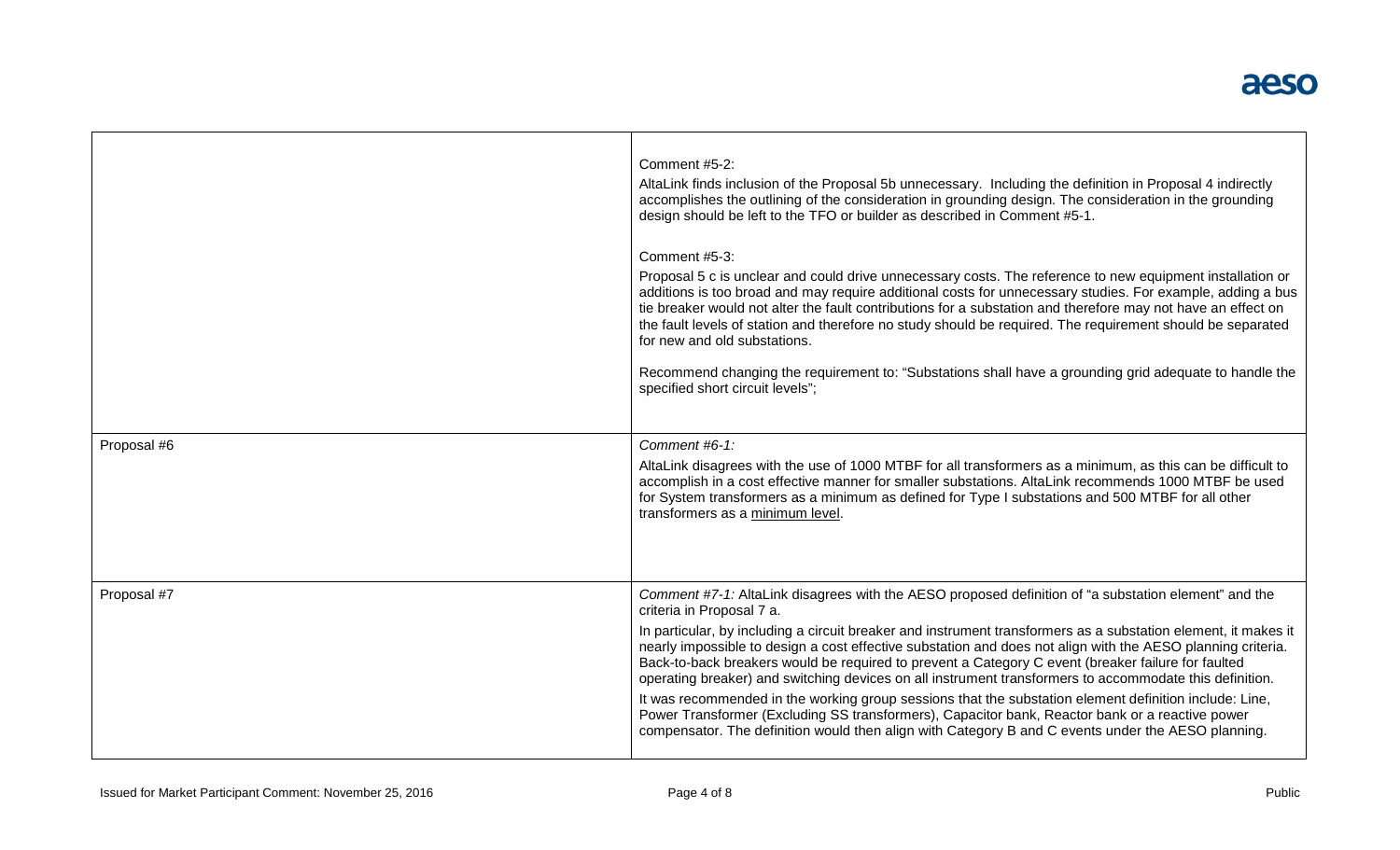| AltaLink recommends that the criteria proposed in 7 (a) be modified to apply only to system power<br>transformers. i.e. We recommend that it should read:                                                                                                                                                                                                                                                                                                                                                                                                                                                                               |
|-----------------------------------------------------------------------------------------------------------------------------------------------------------------------------------------------------------------------------------------------------------------------------------------------------------------------------------------------------------------------------------------------------------------------------------------------------------------------------------------------------------------------------------------------------------------------------------------------------------------------------------------|
| A faulted substation element must not result in the loss of another-bus-connected system power<br>transformer element in the same transmission substation. This basically means that if a transmission<br>substation is designed to accommodate more than one system power transformer, each system power<br>transformer should be connected to a separate bus section. A transmission substation is often initially<br>constructed with one system power transformer, and expanded with more system power transformers in<br>the future. In this case, the design should provide space for a bus tie breaker bay for future expansion. |
| Without this clarification, the rule may drive unnecessary costs when elevated reliability performance is not<br>required by the customers connected through non-system power transformers.                                                                                                                                                                                                                                                                                                                                                                                                                                             |
| Comment #7-2:                                                                                                                                                                                                                                                                                                                                                                                                                                                                                                                                                                                                                           |
| AltaLink understands the design principles trying to be achieved in Proposal 7d, but recommends not<br>making it applicable to double circuit lines because the AESO Reliability Standard defines breaker failure<br>and loss of a common structure as similar Category C contingencies. Thus, if the system is planned for<br>loss of both circuits (due to loss of a common tower), the system is not impacted any more negatively by<br>the failure of the common breaker.                                                                                                                                                           |
| Also, this requirement, if kept, should be limited to Type 1 Substations only. For general substations this<br>could drive significant cost, by having to add bus tie breaker, completely reroute a line for a ring bus<br>termination                                                                                                                                                                                                                                                                                                                                                                                                  |
| Comment #7-3:                                                                                                                                                                                                                                                                                                                                                                                                                                                                                                                                                                                                                           |
| AltaLink finds Proposal 7 h to be unnecessary if the substation element definition is changed as per<br>AltaLink's recommendation. AltaLink recommends removing this clause if the substation element definition<br>is changed. This scenario will be covered by the Proposal 7 a, as a system element fault (An Auto<br>transformer) would not be allowed to result in the loss of another bus connected transformer.                                                                                                                                                                                                                  |
| Comment #7-4:                                                                                                                                                                                                                                                                                                                                                                                                                                                                                                                                                                                                                           |
| Proposal 7 j would be clearer if it read:                                                                                                                                                                                                                                                                                                                                                                                                                                                                                                                                                                                               |
| "The AESO shall specify the total number and type of Substation Elements for a planned ultimate<br>substation."                                                                                                                                                                                                                                                                                                                                                                                                                                                                                                                         |
|                                                                                                                                                                                                                                                                                                                                                                                                                                                                                                                                                                                                                                         |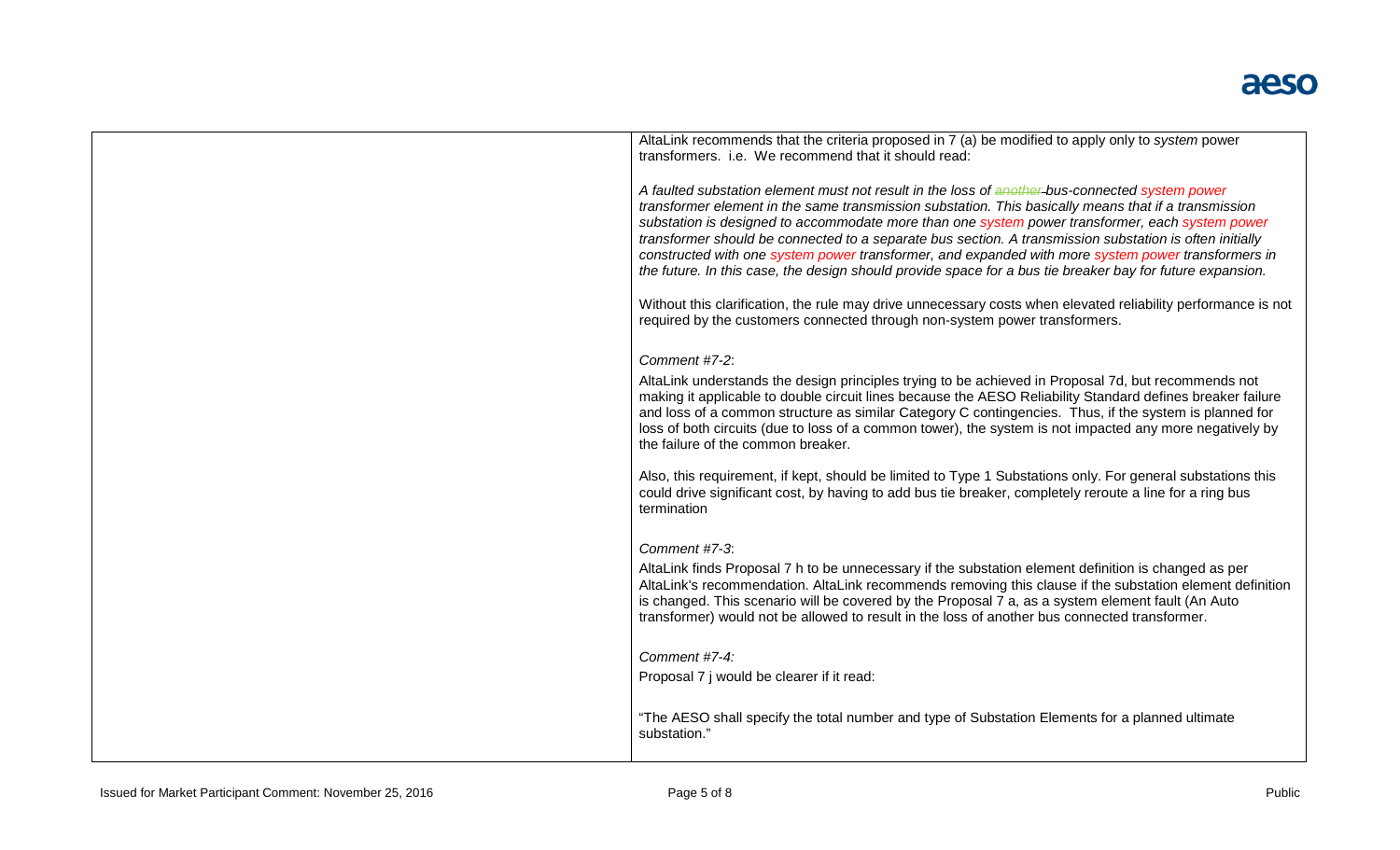| This would help link the various requirements.                                                                                                                                                                                                                                                                                                                                                                                                                               |
|------------------------------------------------------------------------------------------------------------------------------------------------------------------------------------------------------------------------------------------------------------------------------------------------------------------------------------------------------------------------------------------------------------------------------------------------------------------------------|
|                                                                                                                                                                                                                                                                                                                                                                                                                                                                              |
| Comment #7-5:                                                                                                                                                                                                                                                                                                                                                                                                                                                                |
| AltaLink disagrees with the over specification of development choice for Proposal 7 I and m. The<br>requirements set previously should work for this requirement. It should not be assumed for a particular<br>initial development versus an ultimate configuration. If the ultimate plan for number of system elements is<br>provided than the ultimate layout can be planned to meet all the requirements above. (Type 1, Number of<br>Lines, number of transformer etc.). |
| AltaLink recommends requirements I and m be combined to read:                                                                                                                                                                                                                                                                                                                                                                                                                |
|                                                                                                                                                                                                                                                                                                                                                                                                                                                                              |
| "Initial design layout of a substation shall be such that it provides provision for the completion of the<br>ultimate configuration. This provision should minimize the re-distribution of equipment, line moves and<br>outages."                                                                                                                                                                                                                                            |
| The intention of the suggested change is to provide for a cost effect transition to the ultimate configuration<br>while addressing the initial capital cost deployment. There has to be an evaluation of initial versus final<br>deployment costs to find the best value deployment.                                                                                                                                                                                         |
| AltaLink also suggests making this requirement for Type 1 stations only, as the initial design layout would<br>not be the expected final unless designed to meet future type 1 requirements.                                                                                                                                                                                                                                                                                 |
| Comment #7-5:                                                                                                                                                                                                                                                                                                                                                                                                                                                                |
| AltaLink believes the requirement for Type 1 substations only in Proposal #7 n is incomplete and missing<br>requirements based upon the intent of what was discussed during the working group meetings for<br>improved reliability of Type 1 substations.                                                                                                                                                                                                                    |
| AltaLink recommends the following requirements for a Type 1 substation :                                                                                                                                                                                                                                                                                                                                                                                                     |
| • A faulted substation element must not result in the loss of any other substation element                                                                                                                                                                                                                                                                                                                                                                                   |
| • A bus fault shall result in the loss of more than a single transmission line or system transformer.                                                                                                                                                                                                                                                                                                                                                                        |
| • A bus fault shall result in the loss of no more than two substation elements, including the previous                                                                                                                                                                                                                                                                                                                                                                       |
| requirement.                                                                                                                                                                                                                                                                                                                                                                                                                                                                 |
| • A breaker failure event shall result in no more than two substation elements being removed                                                                                                                                                                                                                                                                                                                                                                                 |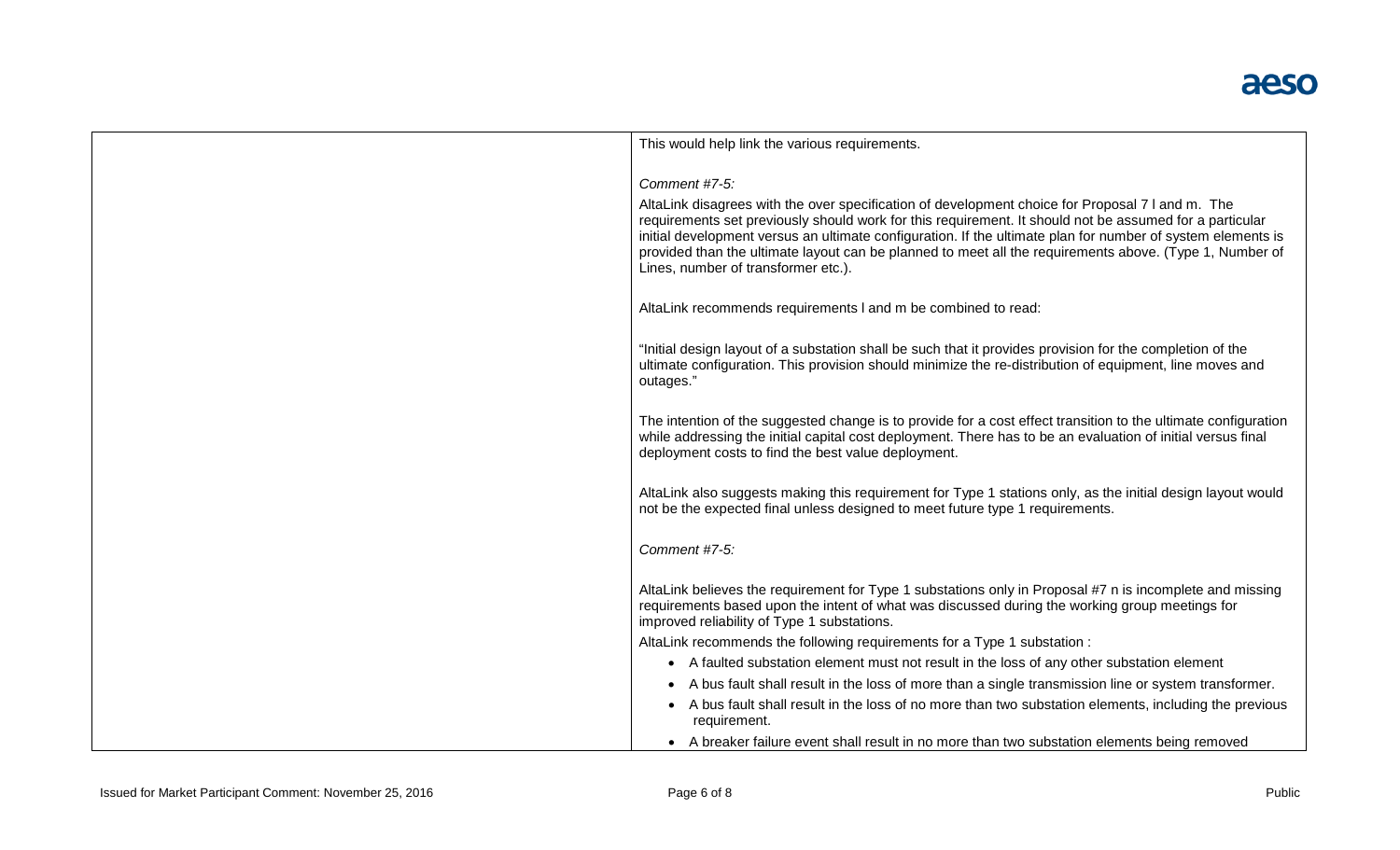|              | The intention of the expanded requirements is to have the requirements for a reliable Bulk electric System<br>Type 1 substation. The design can then be evaluated against the requirements to find the most cost<br>effective design, rather than assuming a design configuration.                                                                                                                                                                                                                                                                                         |
|--------------|----------------------------------------------------------------------------------------------------------------------------------------------------------------------------------------------------------------------------------------------------------------------------------------------------------------------------------------------------------------------------------------------------------------------------------------------------------------------------------------------------------------------------------------------------------------------------|
| Proposal #8  | Comment #8:<br>AltaLink disagrees with the requirement in Proposal 8 b. The expanded Type 1 requirements will address<br>this scenario. Recommend removing this clause. The size of the station service transformer does not<br>automatically dictate the need for an interrupting device as the station design may permit inclusion within<br>an isolating zone, such that another element is not affected. This is a design / protection consideration in<br>addition to an economic/risk evaluation.                                                                    |
| Proposal #9  | Comment #9:<br>Proposal 9 a, IEEE 485 is a recommended practice with a few alternatives. To be clear IEEE 485 is not a<br>standard.                                                                                                                                                                                                                                                                                                                                                                                                                                        |
| Proposal #10 | Comment #10-1:<br>AltaLink disagrees with Proposal 10 i.<br>Transformer impedance for system units is the responsibility of the system planner (AESO) to manage fault<br>levels and load flows within the system. Transformer impedance for supply of loads is determined by the<br>TFO and Market Participant.<br>AltaLink recommends splitting the requirement for impedance into system transformers as per AESO and<br>all others as per the TFO and Market Participant.<br>Comment #10-2:<br>To clarify proposal 10 k, it should be a system transformer requirement. |
| Proposal #11 | Comment #11<br>Proposal 11 e<br>Should be clarified as operating times under standard testing conditions. The X/R levels and other system<br>conditions may extend operating times beyond standard test values.                                                                                                                                                                                                                                                                                                                                                            |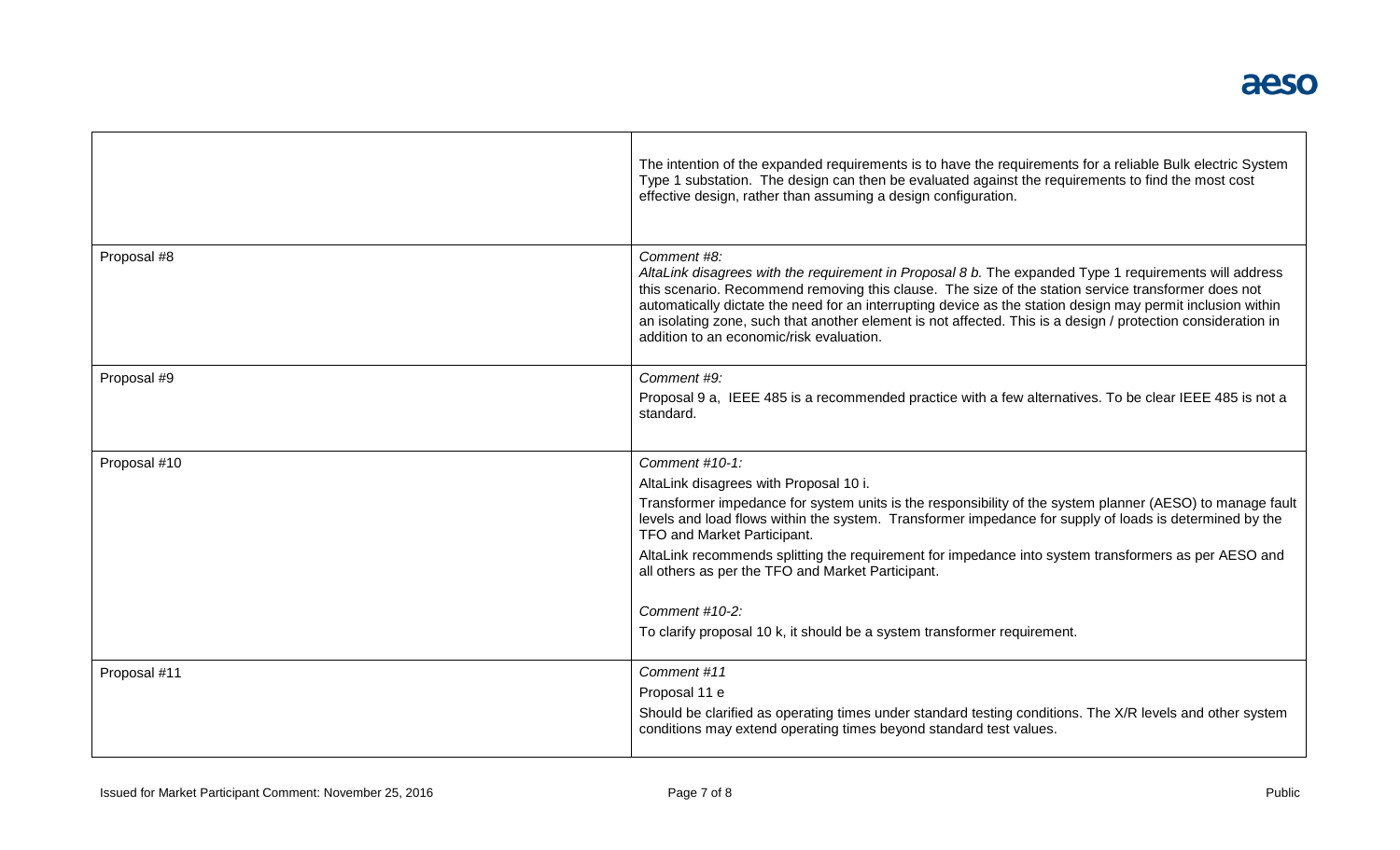| Proposal #12 | Comment #12-1:<br>As part of sizing line connected shunt reactors, the AESO should be responsible for determining the type of<br>grounding for the bank. This applies to the line voltage rise and single pole arc extinguishing time, which<br>are system attributes. |
|--------------|------------------------------------------------------------------------------------------------------------------------------------------------------------------------------------------------------------------------------------------------------------------------|
|              |                                                                                                                                                                                                                                                                        |
|              |                                                                                                                                                                                                                                                                        |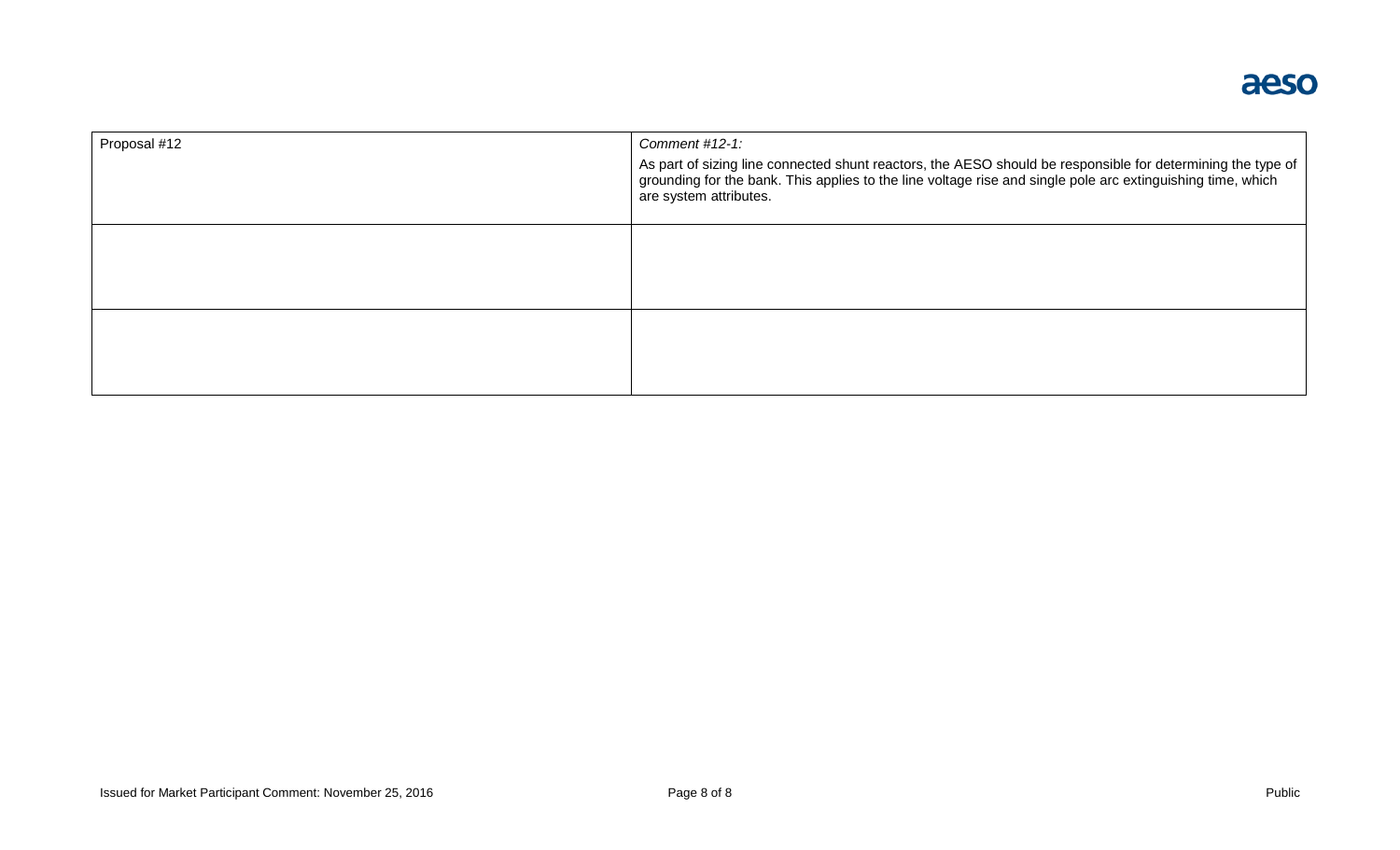

# TI TIRE

<span id="page-9-0"></span>

| Date of Request for Comment:                                          | Dan Bamber             |
|-----------------------------------------------------------------------|------------------------|
| November 25, 2016                                                     | <b>Contact:</b>        |
| Period of Comment:<br>November 25, 2016<br>through<br>January 6, 2017 | Phone:<br>780-509-9152 |
| ATCO Electric Ltd.                                                    | Dan.bamber@atco.com    |
| <b>Comments From:</b>                                                 | Email.                 |
| Date [yyyy/mm/dd]: 2017/01/11                                         |                        |

| Questions                                                                                                                                                                                                                                                                                                                                                                                                                                                                                                        | <b>Stakeholder Comments and/or Alternate Proposal</b>                                                                                                                                                                                                                                                                                                                                                                        |
|------------------------------------------------------------------------------------------------------------------------------------------------------------------------------------------------------------------------------------------------------------------------------------------------------------------------------------------------------------------------------------------------------------------------------------------------------------------------------------------------------------------|------------------------------------------------------------------------------------------------------------------------------------------------------------------------------------------------------------------------------------------------------------------------------------------------------------------------------------------------------------------------------------------------------------------------------|
| The AESO is seeking comments from stakedholders with regard to the following<br>matters:<br>Do you agree or disagree that proposals 1 through 13 presented in the Section<br>502.11 Discussion Paper represent the minimum technical requirements for<br>substations? If you disagree, please provide comments.<br>2. Are any of the proposals in the Section 502.11 Discussion Paper unclear? If yes,<br>please indicate the proposal number and describe how the clarity of the proposal<br>could be improved. | Comment #1:<br>ATCO Electric appreciates the opportunity to provide comments for this ISO Rule. Our comments are as<br>follows:<br>Proposal #7-(j): BSL applies to 300 kV and above; AESO could remove BSL for the<br>$240/260$ kV class<br>2. Proposal #12-(e): 2.5 cycle clearing time for 240/260 kV class is limited to few breaker<br>types/manufacturers; 3.0 cycle breakers more readily available in the marketplace |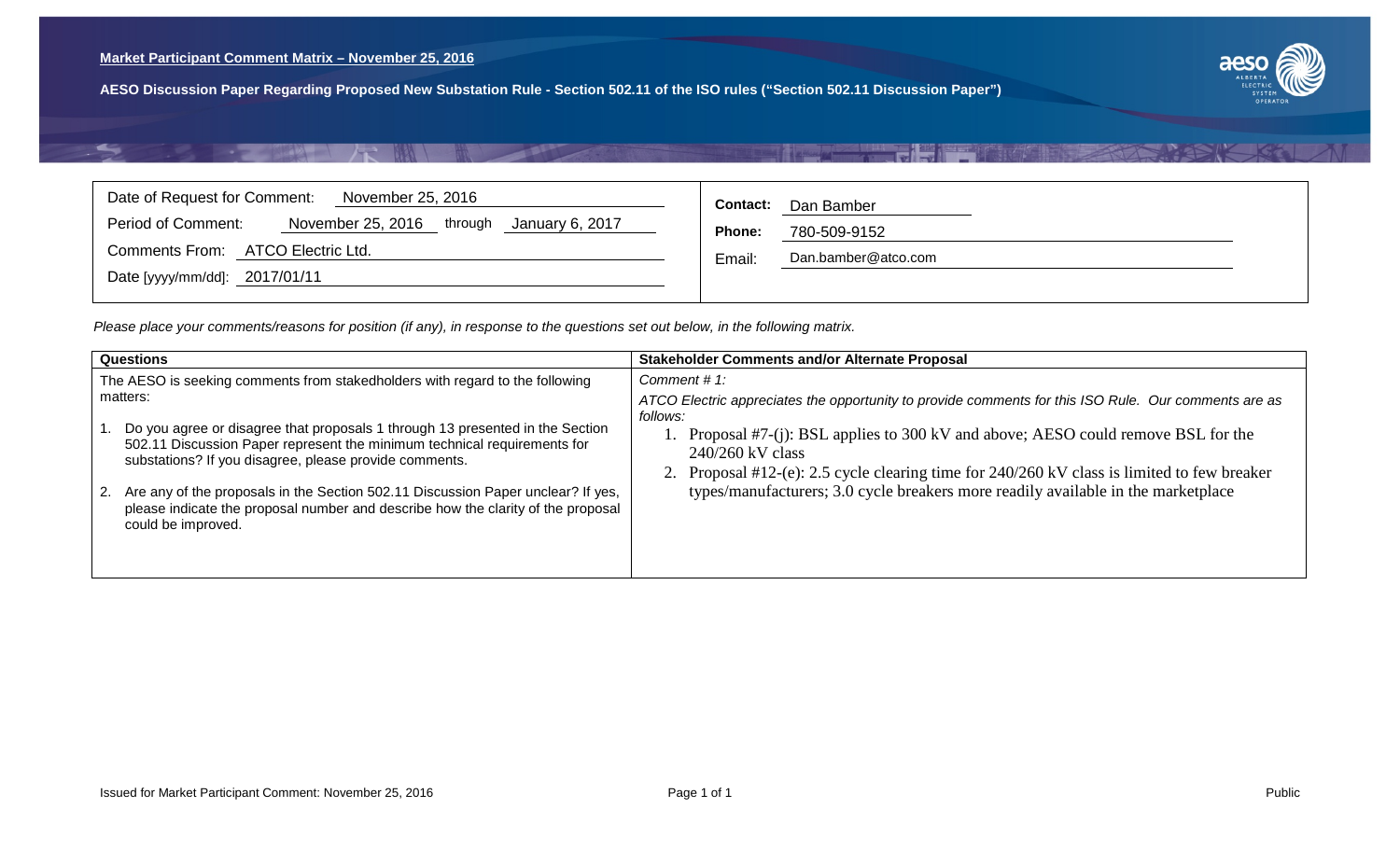

### T Filmer **CONTRACTOR**

<span id="page-10-0"></span>

| Date of Request for Comment:<br>November 25, 2016                     | <b>Grant Berry</b><br><b>Contact:</b> |
|-----------------------------------------------------------------------|---------------------------------------|
| Period of Comment:<br>November 25, 2016<br>through<br>January 6, 2017 | Phone:<br>780-392-5294                |
| Comments From: Capital Power                                          | gberry@capitalpower.com<br>Email:     |
| Date [yyyy/mm/dd]: 2017/01/06                                         |                                       |

| <b>Questions</b>                                                                                                                                                                                                    | <b>Stakeholder Comments and/or Alternate Proposal</b>                                                                                                                                                                                                                                                                                                                                                                                                                                                                                                                                                     |
|---------------------------------------------------------------------------------------------------------------------------------------------------------------------------------------------------------------------|-----------------------------------------------------------------------------------------------------------------------------------------------------------------------------------------------------------------------------------------------------------------------------------------------------------------------------------------------------------------------------------------------------------------------------------------------------------------------------------------------------------------------------------------------------------------------------------------------------------|
| The AESO is seeking comments from stakeholders with regard to the following<br>matters:                                                                                                                             | Capital Power appreciates the opportunity to review the AESO's Proposed New Substation Rule - Section<br>502.11 of the ISO Rules and provides the following comments.                                                                                                                                                                                                                                                                                                                                                                                                                                     |
| Do you agree or disagree that proposals 1 through 13 presented in the Section<br>502.11 Discussion Paper represent the minimum technical requirements for<br>substations? If you disagree, please provide comments. | <b>Question 1</b>                                                                                                                                                                                                                                                                                                                                                                                                                                                                                                                                                                                         |
| Are any of the proposals in the Section 502.11 Discussion Paper unclear? If yes,<br>2.                                                                                                                              | Capital Power disagrees with proposals #6 and #11 as written and provides the following comments and<br>recommendations:                                                                                                                                                                                                                                                                                                                                                                                                                                                                                  |
| please indicate the proposal number and describe how the clarity of the proposal<br>could be improved.                                                                                                              | Proposal #6 (b) indicates that the AESO recommends BSL needs to be specified for 300kV &<br>higher. However, switching impulse tests for HV equipment is typically not performed for 362kV or<br>lower class equipment. If required, this will add additional and unnecessary cost to equipment<br>purchase. This also creates conflict with the BSL listed in p.15 Proposal #6 (j) for 240/260kV class<br>equipment. Capital Power recommends removal of "BSL" for all 240/260kV equipment.                                                                                                              |
|                                                                                                                                                                                                                     | Proposal #11 (d): single-pole CB for 240/260 & 500kV subs: The 1-pole 500kV CB is common due<br>to phase-to-phase distance. However, 1-pole CB is not common for 240/260kV unless 1-pole<br>tripping/reclosing or control switching is required. For all our applications (mainly transformer & bus<br>protection), 3-pole (Single mech) 240/260/345kV breakers are typically used for significantly lower<br>cost than 1-pole breakers. Capital Power recommends that the wording be revised to 3-pole<br>breakers for 240/260kV unless otherwise specified by the AESO in the functional specification. |
|                                                                                                                                                                                                                     | Proposal #11 (e) max breaker operating time: Typical North American circuit switchers do not have<br>high speed operating times (2-3 cycles). Recommend to remove Circuit Switchers. Typically,<br>300kV 3-pole dead-tank breakers rated 3 cycles are used for Alberta substations. The new 2.5<br>cycle (formerly 3 cycles) requirement for 240/260kV breaker will significantly increase (+40%)<br>breaker cost because 362kV breakers will be required. Capital Power recommends to use 3 cycles                                                                                                       |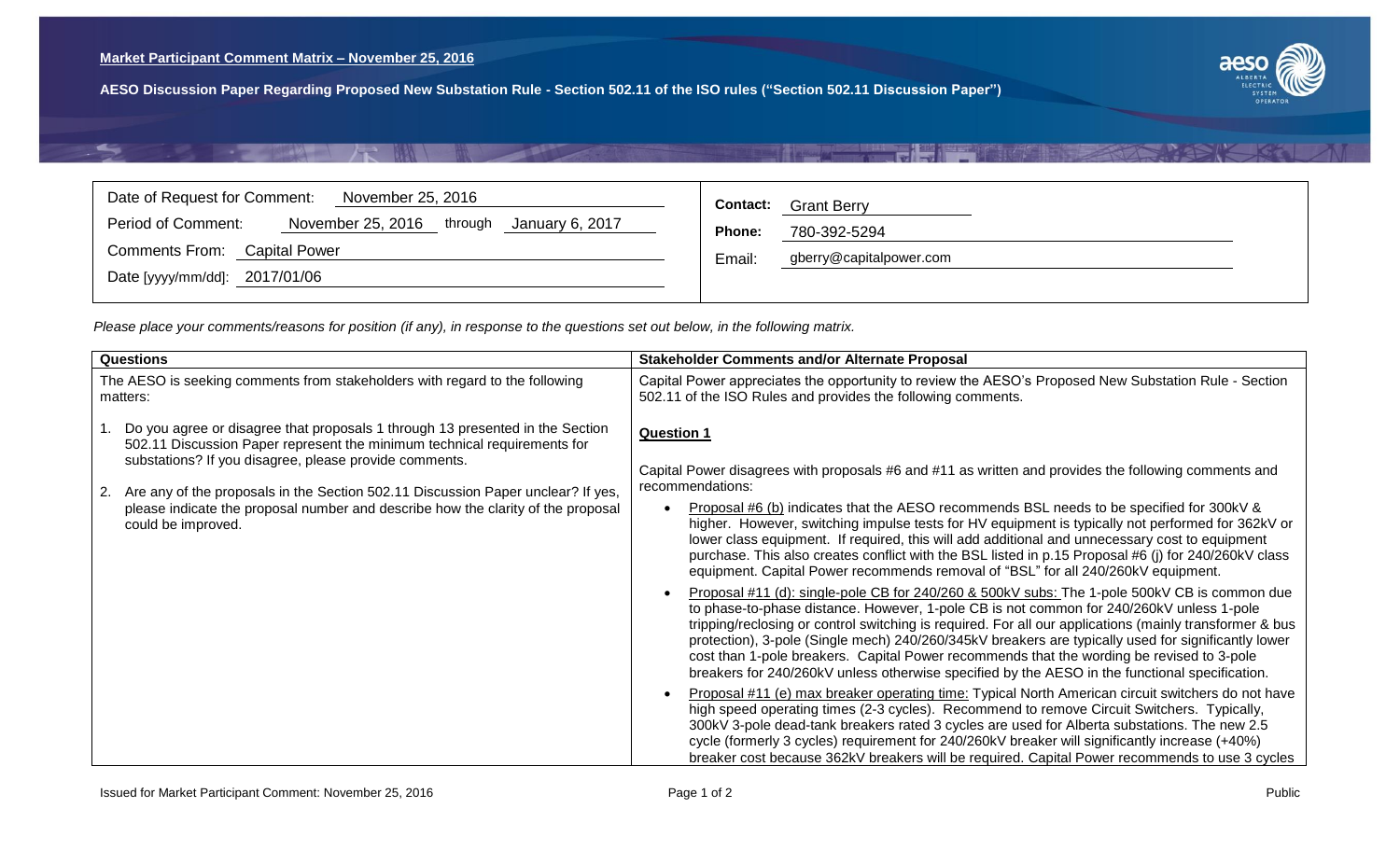| for 240/260kV. If not acceptable, please provide reasons for changing to 2.5 cycles from 3 cycles.                                                                                                                                                                                                                                                                                                                                                                                                                                                                                                                                                                                                                                                                                                                        |
|---------------------------------------------------------------------------------------------------------------------------------------------------------------------------------------------------------------------------------------------------------------------------------------------------------------------------------------------------------------------------------------------------------------------------------------------------------------------------------------------------------------------------------------------------------------------------------------------------------------------------------------------------------------------------------------------------------------------------------------------------------------------------------------------------------------------------|
| Proposal #6 (i) substation equipment operating voltage range: The proposed voltage range table<br>appears to be incorrect for 240/260kV. Capital Power is developing a wind farm in Central Alberta<br>and planning to connect to existing Tinchebray Sub 972S which is south of Whitefish Lake & South<br>of Sagitawah – not north of Whitefish Lake & Sagitawah as indicated in the table #6 (i). The<br>nominal operating voltage at Tinchebray is 255kV, which is outside the normal operating bounds of<br>234kV-252kV. Please confirm how the AESO will treat anomalies to the identified system<br>voltages.                                                                                                                                                                                                       |
| The title MCOV is confusing because MCOV is understood to be used for surge arrester rating.<br>Capital Power recommends either differentiating between MCOV and Emergency continuous<br>maximum kV or confirming the definition of MCOV.                                                                                                                                                                                                                                                                                                                                                                                                                                                                                                                                                                                 |
| Proposal #6 (j) BIL & BSL: Please explain why the BIL level of disconnect switch (Assuming air-<br>break) is lower than CB, CT/VT. For 240/260kV, BIL for switch is 900kV as BIL for CB, CT/VT is<br>1050kV. Since arcing will be created during switch operations, it has been traditional practice to<br>use the same BIL for switches and other HV equipment. In addition, lowering switch BIL will<br>typically decrease the switch isolation distance which is regulated by Alberta Electric Utility Code<br>(AEUC - safety code). The concern is the lower BIL switch may not provide sufficient safe isolation<br>distance for workers. Recommend same BIL for switches, CBs, CTs/VTs. BSL is usually not a<br>concern for equipment class 300kV and below.                                                        |
| Proposal #6 (I): minimum BIL for MV & LV equipment: Please clarify the BIL requirements for the<br>last two rows of equipment (Transformers, shunt reactor bushings, CTs, VTs, busbars). Are these<br>requirements for outdoor equipment? If so, Capital Power recommends addition of the word<br>"outdoor".                                                                                                                                                                                                                                                                                                                                                                                                                                                                                                              |
| <b>Question 2</b>                                                                                                                                                                                                                                                                                                                                                                                                                                                                                                                                                                                                                                                                                                                                                                                                         |
| Capital Power seeks the following clarifications:                                                                                                                                                                                                                                                                                                                                                                                                                                                                                                                                                                                                                                                                                                                                                                         |
| Section 1, Executive Summary, 2nd paragraph: Please explain why AESO put the 69kV class<br>equipment with other distribution equipment (13.8, 25, 34.5kV). There are still 69kV substations &<br>power lines in service in Alberta and 69kV equipment is still treated by electrical equipment<br>vendors as transmission class equipment. Will the AESO require all new 69kV substation be built<br>to 138kV specification? Capital Power proposes the addition of 69kV equipment specification.<br>Does the AESO anticipate that no future transmission substations will be required for operation at<br>voltages between 25kV and less than 100kV? If so, please confirm. If not, please comment on<br>how the AESO proposes to address future substations connecting at voltages between 25kV and<br>less than 100kV. |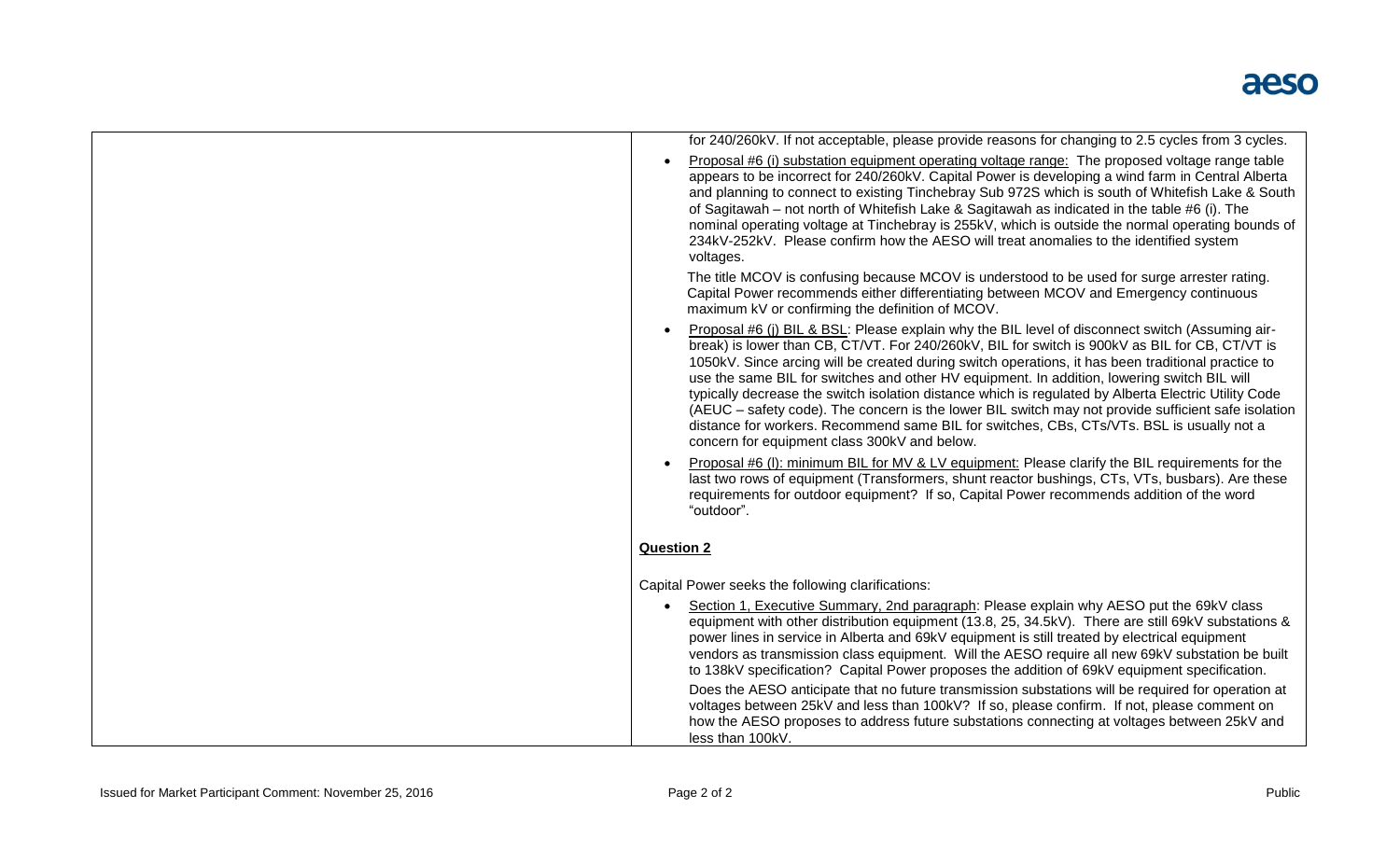<span id="page-12-0"></span>

| Date of Request for Comment:                                 | <b>Travis Robinson</b>        |
|--------------------------------------------------------------|-------------------------------|
| November 25, 2016                                            | Contact:                      |
| Period of Comment:                                           | <b>Phone:</b>                 |
| November 25, 2016 through January 6, 2017                    | 780-412-3079                  |
| Comments From: EPCOR Distribution & Transmission Inc. [EDTI] | Email:<br>trobinson@epcor.com |
| Date [yyyy/mm/dd]: 2017/01/06                                |                               |

|    | <b>Questions</b>                                                                                                                                                                                                    | <b>Stakeholder Comments and/or Alternate Proposal</b>                                                                                                                                                                                                                                                                                               |
|----|---------------------------------------------------------------------------------------------------------------------------------------------------------------------------------------------------------------------|-----------------------------------------------------------------------------------------------------------------------------------------------------------------------------------------------------------------------------------------------------------------------------------------------------------------------------------------------------|
|    | The AESO is seeking comments from stakedholders with regard to the following<br>matters:                                                                                                                            | Comment #1:<br>In Section 3.2, Major vs. General Substation, EDTI recommends that the definition for "Major"                                                                                                                                                                                                                                        |
|    | Do you agree or disagree that proposals 1 through 13 presented in the Section<br>502.11 Discussion Paper represent the minimum technical requirements for<br>substations? If you disagree, please provide comments. | substations" to be aligned with those facilities determined to be have a medium impact rating<br>according to Alberta Reliability Standard CIP-002-AB-5.1 Attachment 1.                                                                                                                                                                             |
| 2. | Are any of the proposals in the Section 502.11 Discussion Paper unclear? If yes,<br>please indicate the proposal number and describe how the clarity of the proposal<br>could be improved.                          | Comment #2:                                                                                                                                                                                                                                                                                                                                         |
|    |                                                                                                                                                                                                                     | EDTI suggests only using one term in Rule Section 502.11 to define major substation, either<br>"Major substations" or "Type 1 substations", not both interchangeably throughout the document.<br>That will likely cause some confusion.                                                                                                             |
|    |                                                                                                                                                                                                                     | Comment #3:                                                                                                                                                                                                                                                                                                                                         |
|    |                                                                                                                                                                                                                     | Section 3.9, Proposal #7 h states, Section 3.6, Proposal #3 a states, "If all three voltage levels are<br>present, failure of an autotransformer must not result in tripping more than four (4) circuit<br>breakers The following figure illustrates this requirement:" However the figure below the<br>statement does not show the same condition. |
|    |                                                                                                                                                                                                                     | Comment #4:                                                                                                                                                                                                                                                                                                                                         |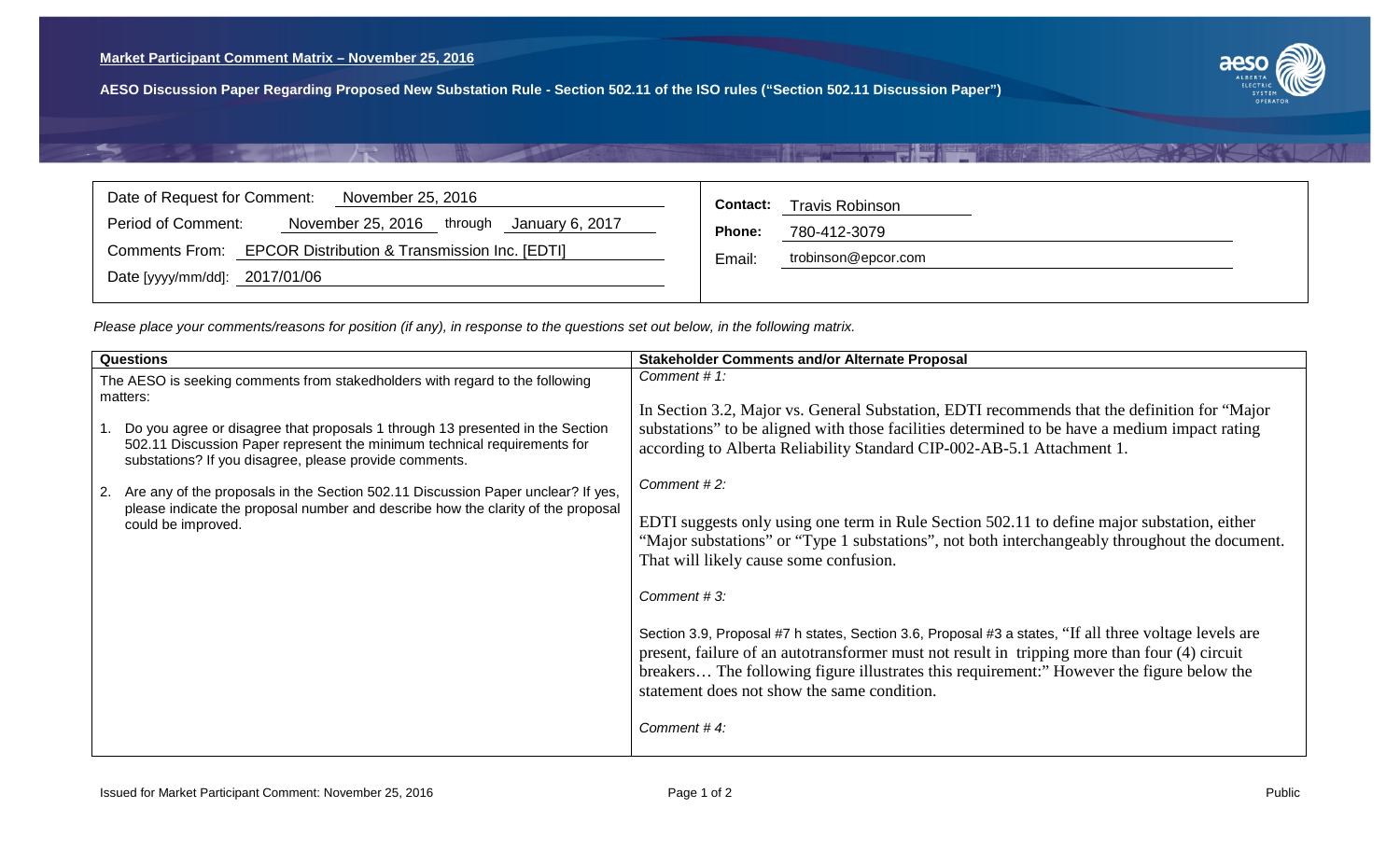

|  | Section 3.11, Proposal #9 e states, "Either Bank A or Bank B must have a minimum discharge time of (8)<br>hours at the connected load."[emphasis added] Does the term "connected load" refer to the total station<br>l load or the load that is normally connected to the individual battery bank? Are the battery banks required<br>to be completely redundant, capable of supporting the entire station load and a minimum discharge time of<br>8 hours? |
|--|------------------------------------------------------------------------------------------------------------------------------------------------------------------------------------------------------------------------------------------------------------------------------------------------------------------------------------------------------------------------------------------------------------------------------------------------------------|
|--|------------------------------------------------------------------------------------------------------------------------------------------------------------------------------------------------------------------------------------------------------------------------------------------------------------------------------------------------------------------------------------------------------------------------------------------------------------|